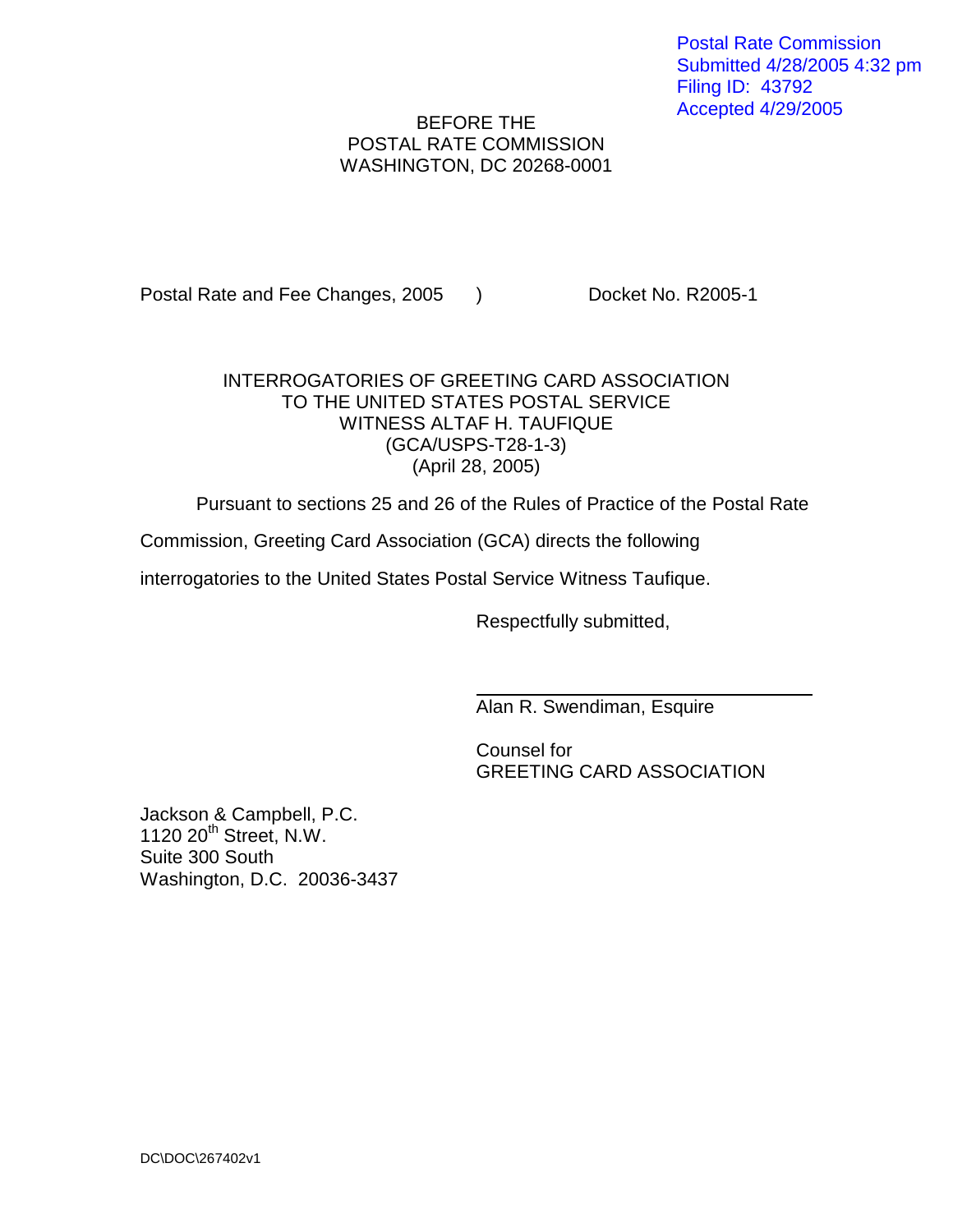## **FIRST SET OF INTERROGATORIES TO WITNESS TAUFIQUE (USPS-T-28)**

GCA/USPS-T28-1 Please refer to pages 4-6 and Table 1 of your prepared testimony, USPS-T28. USPS witnesses Potter (USPS-T1, pp 4-5, 7) and Robinson (USPS-T27, pp. 6-8) state the purpose of this case is to raise sufficient additional revenue to discharge the Public Law 108-18 escrow obligation, by means of substantially equal increases for substantially all categories. In view of this purpose, what is the rationale for enlarging the discount for certain First-Class Presorted and Automation heavy pieces? In addition to explaining this rationale, please furnish any documents in which such rationale or the considerations underlying its development are set forth.

GCA/USPS-T28-2 Did the Postal Service estimate the amount of revenue that would be forgone by increasing the heavy-piece discount referred to in Interrogatory GCA/USPS-T28-1? If your answer is not an unqualified "no," please provide such estimate and any and all underlying calculations.

GCA/USPS-T28-3 Did the Postal Service estimate the amount of revenue that would be obtained by raising the non-machinable surcharge for single-piece First-Class Letters from 12 cents to 13 cents? If your answer is not an unqualified "no," please provide such estimate and any and all underlying calculations.

2